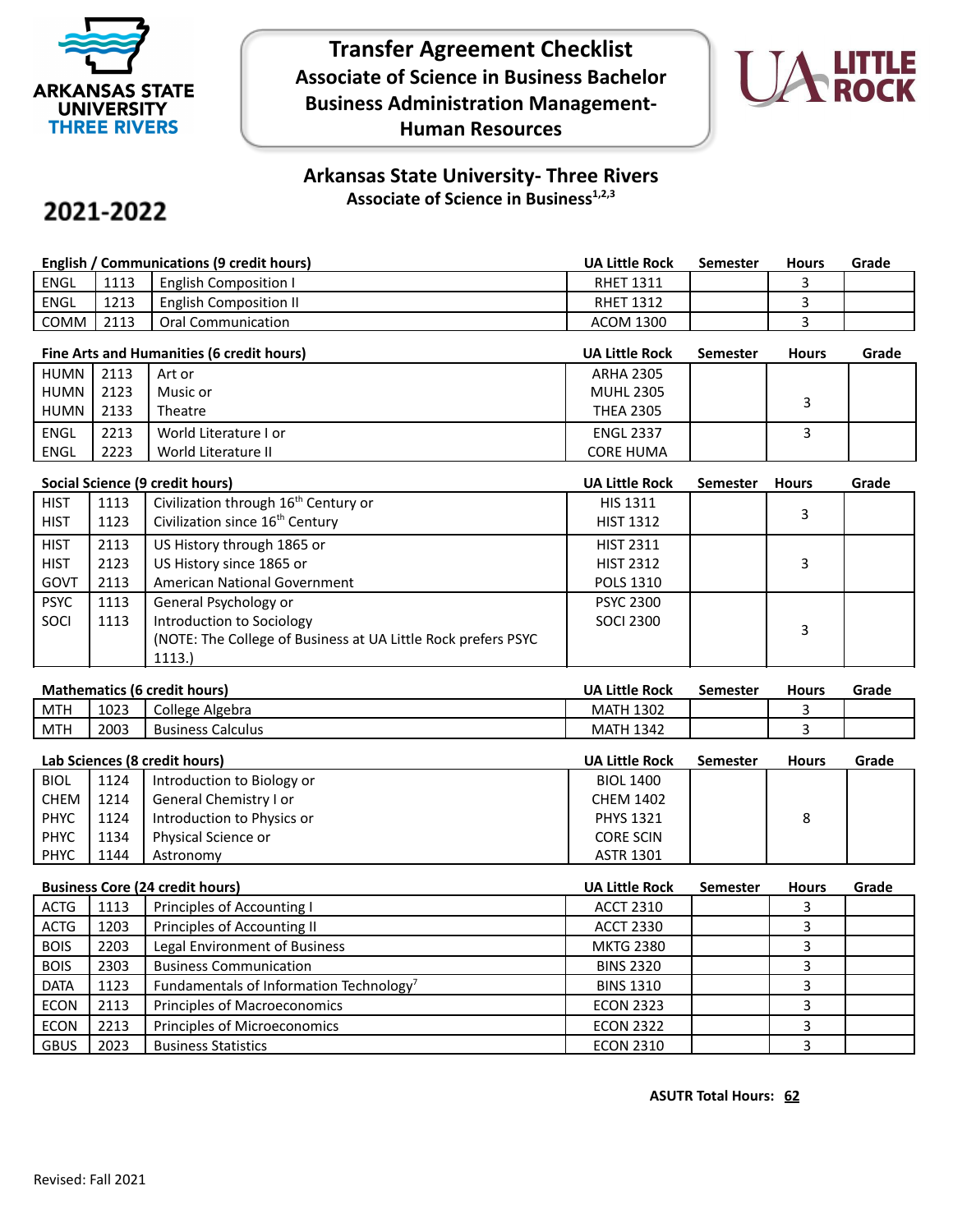

**Transfer Agreement Checklist Associate of Science in Business Bachelor Business Administration Management-Human Resources**



## **University of Arkansas at Little Rock** 2021-2022 **Bachelor of Business Administration Management – Human Resources<sup>4</sup>**

|                                        |                            | <b>Professional Business Courses (28 credit hours)</b>                          | <b>Semester</b> | <b>Hours</b> | Grade |
|----------------------------------------|----------------------------|---------------------------------------------------------------------------------|-----------------|--------------|-------|
| <b>BSAD</b>                            | 2010/4010                  | Career Catalyst <sup>6</sup>                                                    |                 | 0            |       |
| <b>BSAD</b>                            | 3100                       | <b>Business Professionalism</b>                                                 |                 | $\mathbf{1}$ |       |
| <b>BINS</b>                            | 3305                       | <b>Information Systems for Decision Making</b>                                  |                 | 3            |       |
| <b>BINS</b>                            | 3352                       | Data Analysis and Visualization                                                 |                 | 3            |       |
| <b>BINS</b>                            | 3380                       | <b>Business Communication</b>                                                   |                 | 3            |       |
| <b>ECON</b>                            | 3355                       | <b>Quantitative Business Analysis</b>                                           |                 | 3            |       |
| <b>FINC</b>                            | 3310                       | <b>Business Finance</b>                                                         |                 | 3            |       |
| <b>MGMT</b>                            | 3300                       | <b>Principles of Management</b>                                                 |                 | 3            |       |
| <b>MGMT</b>                            | 3304                       | <b>Operations Management</b>                                                    |                 | 3            |       |
| <b>MGMT</b>                            | 4380                       | <b>Business Strategy (Capstone Course)</b>                                      |                 | 3            |       |
| <b>MKTG</b>                            | 3350                       | <b>Principles of Marketing</b>                                                  |                 | 3            |       |
|                                        |                            | International Business Major Requirements (21 credit hours)                     | <b>Semester</b> | <b>Hours</b> | Grade |
| <b>MGMT</b>                            | 3320                       | Human Resource Management                                                       |                 | 3            |       |
| <b>MGMT</b>                            | 3340                       | Managing People in Organizations                                                |                 | 3            |       |
| <b>MGMT</b>                            | 4360 OR                    | <b>Compensation Management OR</b>                                               |                 |              |       |
| <b>MGMT</b>                            | 4368                       | <b>Staffing and Talent Management</b>                                           |                 | 3            |       |
| <b>MGMT</b>                            | 4367                       | Human Resource Analytics and Metrics                                            |                 | 3            |       |
| <b>MGMT</b>                            | 4391                       | <b>Employment Law</b>                                                           |                 | 3            |       |
| <b>MGMT</b>                            | 4395                       | Application in HR Management                                                    |                 | 3            |       |
|                                        | Electives (9 credit hours) |                                                                                 | <b>Semester</b> | <b>Hours</b> | Grade |
| <b>BINS</b>                            | 4352                       | <b>Big Data Analytics Tools OR</b>                                              |                 |              |       |
| <b>IBUS</b>                            | 4316                       | Field Study in International Business OR                                        |                 |              |       |
| <b>MGMT</b>                            | 3362                       | Venture Management & Decision Making OR                                         |                 |              |       |
| <b>MGMT</b>                            | 3364                       | Family Business Management OR                                                   |                 |              |       |
| <b>MGMT</b>                            | 3392 OR                    | <b>Cooperative Education OR</b>                                                 |                 | 9            |       |
| <b>MGMT</b>                            | 4394                       | Internship OR                                                                   |                 |              |       |
| <b>MGMT</b>                            | 4341                       | Labor and Industrial Relations OR                                               |                 |              |       |
| <b>MGMT</b>                            | 4377                       | <b>International Business Management OR</b>                                     |                 |              |       |
| <b>MGMT</b>                            | 4385                       | Special Topics in Management OR                                                 |                 |              |       |
| <b>ACOM</b>                            | 3323                       | <b>Conflict Management</b>                                                      |                 |              |       |
| <b>Unrestricted General Electives:</b> |                            | Semester                                                                        | <b>Hours</b>    | Grade        |       |
|                                        |                            | Remaining hours, if any to reach 120 minimum hours (at least 45 hours must be   |                 |              |       |
|                                        |                            | upper-level, and 12 hours of that upper-level coursework must be outside of the |                 | 3            |       |
|                                        |                            | major program                                                                   |                 |              |       |

**UA Little Rock Total Hours: 58**

Total Hours: 120<sup>5</sup>

<sup>1</sup> See your advisor at Arkansas State University Three Rivers for degree and graduation information.

<sup>2</sup> UA Little Rock transfer course designations are either guaranteed by ACTS (acts.adhe.edu) or have been approved as a substitution by UA Little Rock. Unless otherwise noted, courses for which no UA Little Rock equivalent course is listed would transfer in as elective credit.